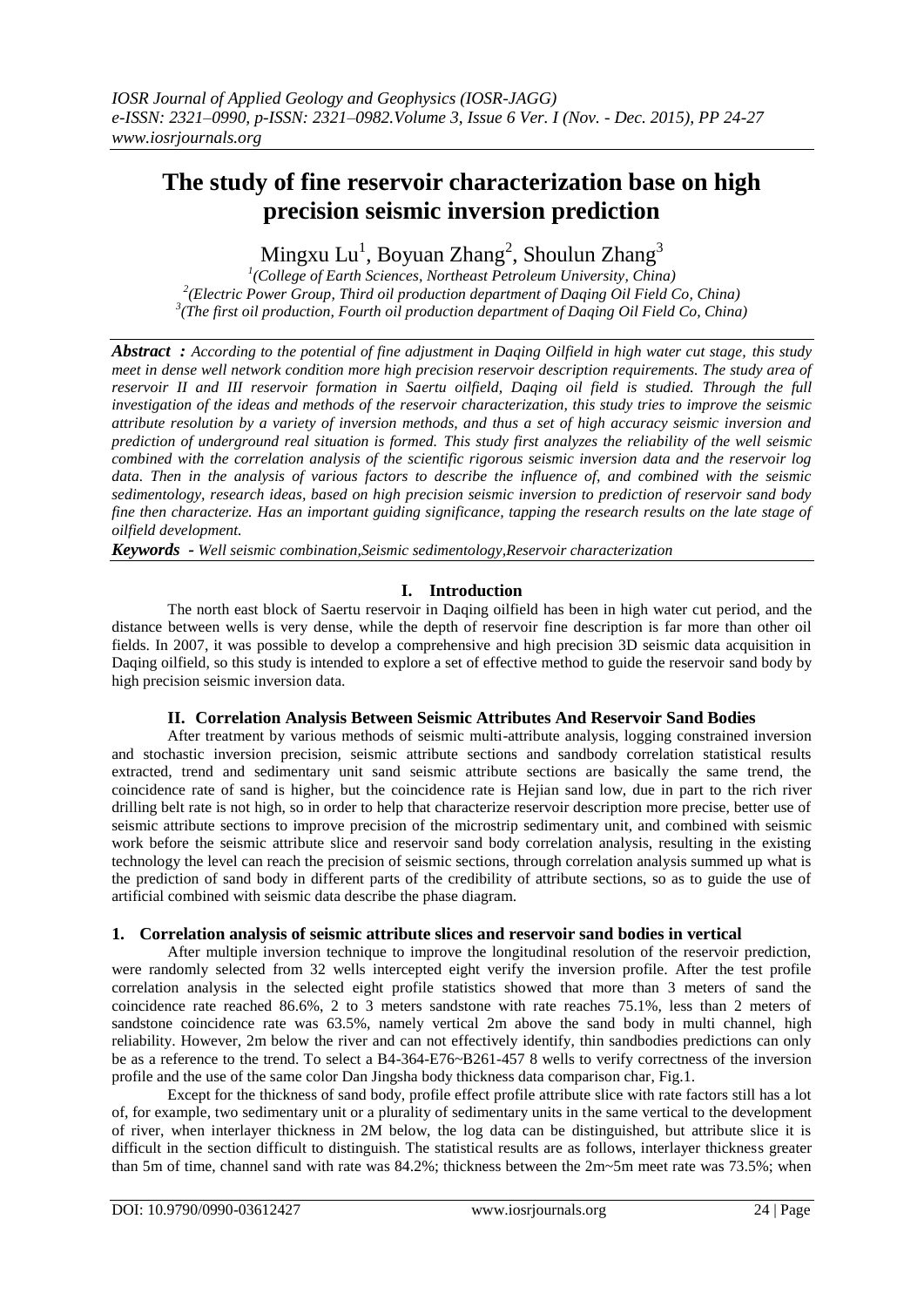less than 2m coincidence rate is only 52.1%. That is different between sand layer thickness of the interlayer is the higher reliability of seismic attribute sections.



### **2. Correlation analysis of seismic attribute slices and reservoir sand bodies in plane**

In the process of plane correlation analysis, it is compared with the plane high precision seismic section to reduce the influence of artificial factors, therefore, the selection of a type of sandstone thickness data rather than the deposition phase diagram. The coincidence rate of each layer is found by comparing the seismic attribute sections and one type of sandstone thickness data.

The sand bodies with larger size and thickness, the seismic attributes and logging data are in good accord with the data. The results show that: the channel width is >250m, the compliance rate is 78.3%, but when the channel width is <80m, the coincidence rate is only 62.5%. Thickness of sand body is still the plane with the significant factors affecting the rate: greater than 3 meters of sand the coincidence rate reached 93.6%, 2 to 3 meters sandstone with rate was 85.1%, less than 2 meters of sandstone with an accuracy of 73.5%, the reason with rate is so high because attribute slice is the use of a number of sandstone according to the inversion results, if the effective data of sandstone are compared and analyzed. The results each coincidence rate decreased by about 15%, because of considering the effective sandstone pore, permeability and saturation three parameters, was not involved in the inversion process, and these three data greatly affects artificial flat surface characterizations.

In addition, some of the factors that can not be used to describe the quantitative description of the data are also affected by the degree of the seismic attribute slice and a type of sandstone thickness data. Such as the same cell layer, different channel thickness, the size of the gap larger, or a river on the edge of interchannel sand thickness larger, even more than over the same period, other place of channel sand body, such as SA II1+2a unit inversion attribute graph and a kind of sandstone thickness isoline maps. The results lead to the weak river channel is identified in the seismic attribute slices. Therefore, in terms of sedimentary micro phase diagram of reservoir to strictly according to logging data to identify the channel based, with seismic attribute sections as a guide, give full consideration to the the various influencing factors in the prediction of river boundary.

### **III. Study On The Spatial Distribution Of Single Sand Body Based On The Combination Of Well Seismic**

Based on the analysis results of the correlation between the properties and the reservoir sand bodies, the sedimentary facies distribution map of 1136 wells with 28 wells, which is based on well logging data, is described. Research design in reference to the seismic sedimentology, reservoir layer fine description method, which discusses front phase combination of well and seismic research content is mainly determine the river and the direction of the boundary. In this study, the sedimentary facies of the block of the block is mainly delta front facies in the north of the two block. So in accordance with the seismic sedimentology, reservoir fine description method based on, taking full account of the particularity of the study, summed up the combination of well and seismic data, the idea is as follows:

## **1. Combination of well seismic and seismic prediction of sand body**

According to preliminary investigation and sedimentary facies of the mapping results concluded, channel types in the study area mainly developed in low sinuosity - Shun straight type channel sand body. This kind of channel sand body development scale is small (the channel sand body width is less than the well distance), the river width is generally <150m, such channel sand body even in dense well network condition, the well network control level is still very low, often appear "river no source" and so on. Therefore, it is still the key to determine the direction of the river course. Considering the correlation between the plane and the reservoir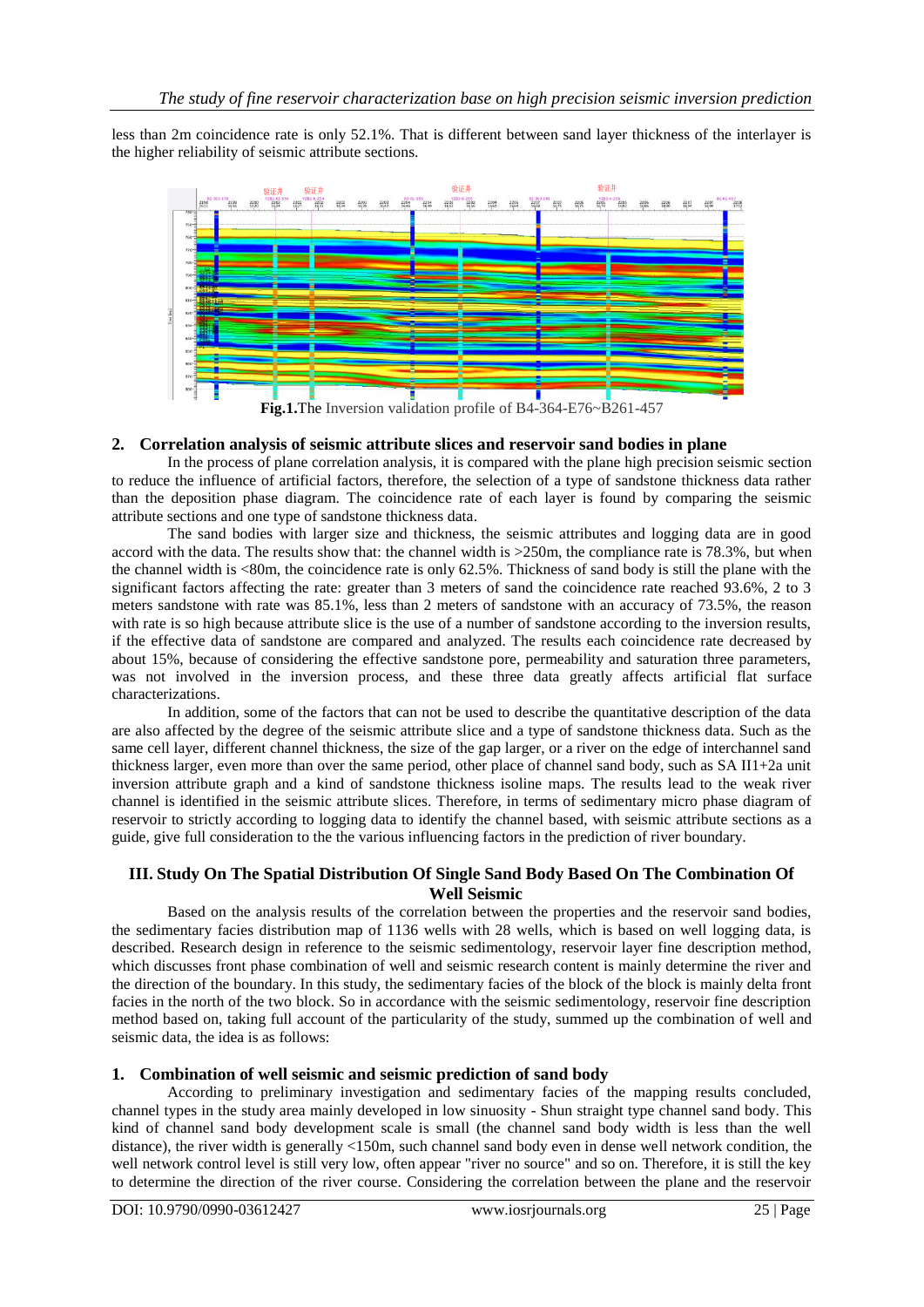sand bodies, the coincidence rate is 78.3% when the channel width is 80m~250m, but when the channel width is  $\leq$ 80m, the coincidence rate is only 62.5%. So the process of using the method of "mud to find sand" is still strictly follow the log data, only in the area of the non well data or the sand body prediction.

For example: the 5+6a sedimentary time unit of the three oil layer group B2 - 4 - P61 well, B 062 - 24 well area ,Figure 5a, the sedimentary microfacies types are the main channel sand in the delta front, and the average width of the channel is less than 120m. According to the characteristics of conventional log microfacies, the thinking of sedimentary micro facies is plotted to determine the two channels are different from the branch of the river, which is not connected with each other. Two profiles were selected from the same location on the sedimentary facies diagram and the Properties section,B2-4-P061 and B2-4-P062, B2-4-P061 and B2-D5-P053 ,Figure 5b.



**Fig.5(a),** well combined with the former sedimentary facies distribution map of the sand body trend **Fig.5(b),**respectively, in the sedimentary facies diagram and the properties of the same location on the same location selected two sections.